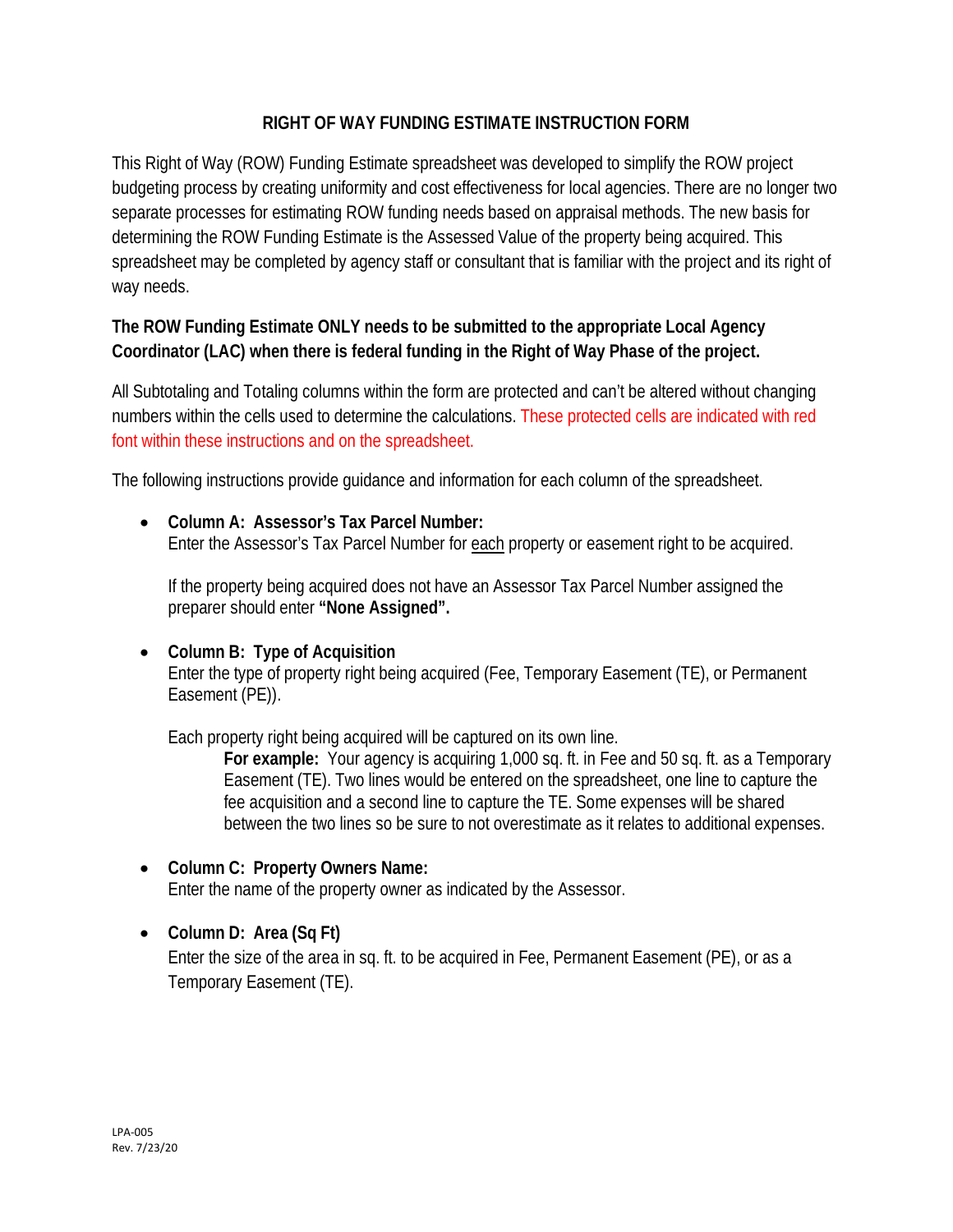## • **Column E: Assessed Value**

Based on the calculation completed, outside of this spreadsheet, enter the price per sq. ft. based on the Assessed Value of the Property. **NOTE: This field no longer rounds to the nearest dollar, but to dollar and cents.**

If the property in question has recently sold, that price per sq. ft. may be used; however, you will need to add a note on the spreadsheet to indicate this deviation.

A separate calculation may need to be completed when handling reduced price per sq. ft. for permanent and temporary easements. The preparer can use the PE & TE Easement Tool (Tab 2 of the spreadsheet) to determine the reduced rate per sq. ft. or calculate it on their own.

If an assessed value isn't available the use of abutting property values may be utilized. In these cases, an average of the abutting property owners' values should be calculated and determined, while taking zoning and use into consideration.

*This type of calculation would be indicated on the spreadsheet by entering either "Abutting Property Values" within Column A-"Assessor's Tax Parcel Number".*

## • **Column F: TE Total (from other sheet)**

If a Temporary Easement is needed for longer than one year this field will capture that additional cost. The preparer can use the PE & TE Easement Tool (Tab 3 of the spreadsheet) to determine the additional cost of the TE or calculate it on their own.

## • **Column G: Improvement Value**

Enter the value of any improvements being acquired. For total acquisitions this would be based on the Assessor Improvement Value. For site improvements as part of a partial acquisition, the preparer would need to determine the value (i.e. fencing, landscaping, and other miscellaneous improvements).

### • **Column H: Damages**

Enter the amount of anticipated damages to the property owner, if any. This could be related to Cost to Cures as well as other items.

## • **Column I: Relocation**

Enter the amount of anticipated relocation expenses to the property owner and/or tenants. If your agency will be hiring a consultant to handle your relocation(s), it is strongly recommended that you engage with them on determining this figure. This figure may also be obtained from the Relocation Plan if one has already been completed.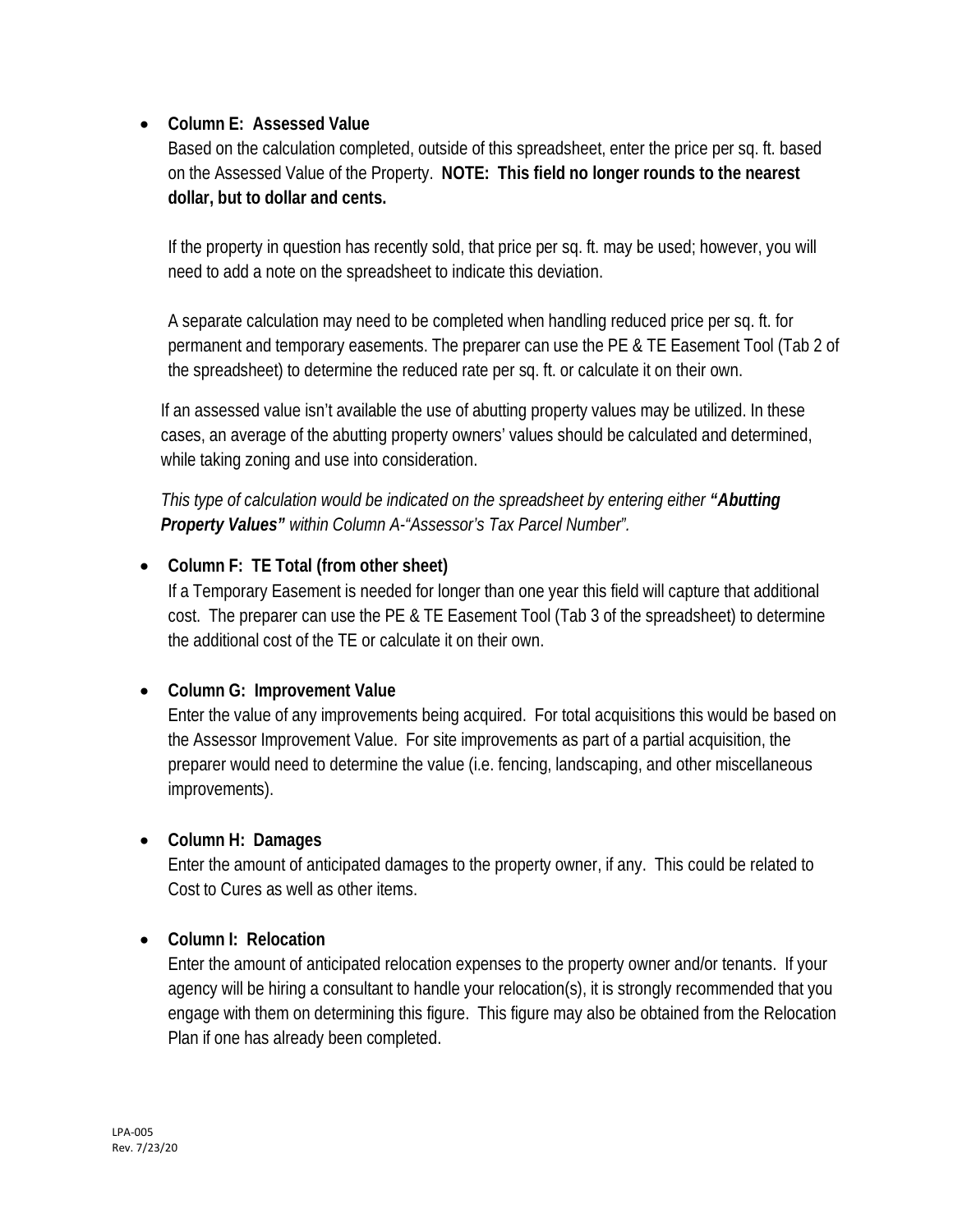## • **Column J: Acquisition Subtotal**

The spreadsheet calculates this figure by adding the land value plus the other incidental costs provided.

### • **Column K: Confidence Level (1 low confidence -10 high confidence)**

How confident is the preparer as it relates to the assessor value vs. market value? This column is used to determine a rate at which to increase the estimate total calculated in Column J.

The lower the level of confidence entered leads to a higher percentage utilized to increase the assessed value. If the assessed value for the property appears to be under "market value" a lower number should be entered to compensate for the higher market value.

If the assessed value for the property appears to accurately reflect the "market value" a higher number should be entered so that a lower compensation rate is used. **NOTE: Relocation has been excluded from the Confidence Calculation.**

| Level 1: 250%   | Level 6: 72%    |
|-----------------|-----------------|
| Level 2: 134%   | Level 7: $57\%$ |
| Level 3: 119%   | Level 8: 41%    |
| Level 4: 103%   | Level 9: 26%    |
| $I$ evel 5: 88% | Level 10: 10%   |

### • **Column L: Confidence Factor (Calculated)**

The spreadsheet uses this field to establish the calculation for the Confidence Factor based off the Level entered in the previous column.

### • **Column M: Factored Subtotal**

The spreadsheet calculates this figure by taking the subtotal amount and multiplying it by the confidence percentage entered.

### • **Column N: Title and Escrow Costs**

Enter the typical amount that your agency pays related to title and escrow expenses.

### **SELECT VALUATION PROCESS**

The anticipated cost of the valuation needs to be entered in one of the two columns (one column will remain at 0).

### • **Column O: Appraisal/Appraisal Review**

#### • **Column P: Administrative Offer Summary (AOS)** The preparer needs to determine whether the determination of value can be completed by an Administrative Offer Summary (non-complex and valued at \$25,000 or less) or if an Appraisal and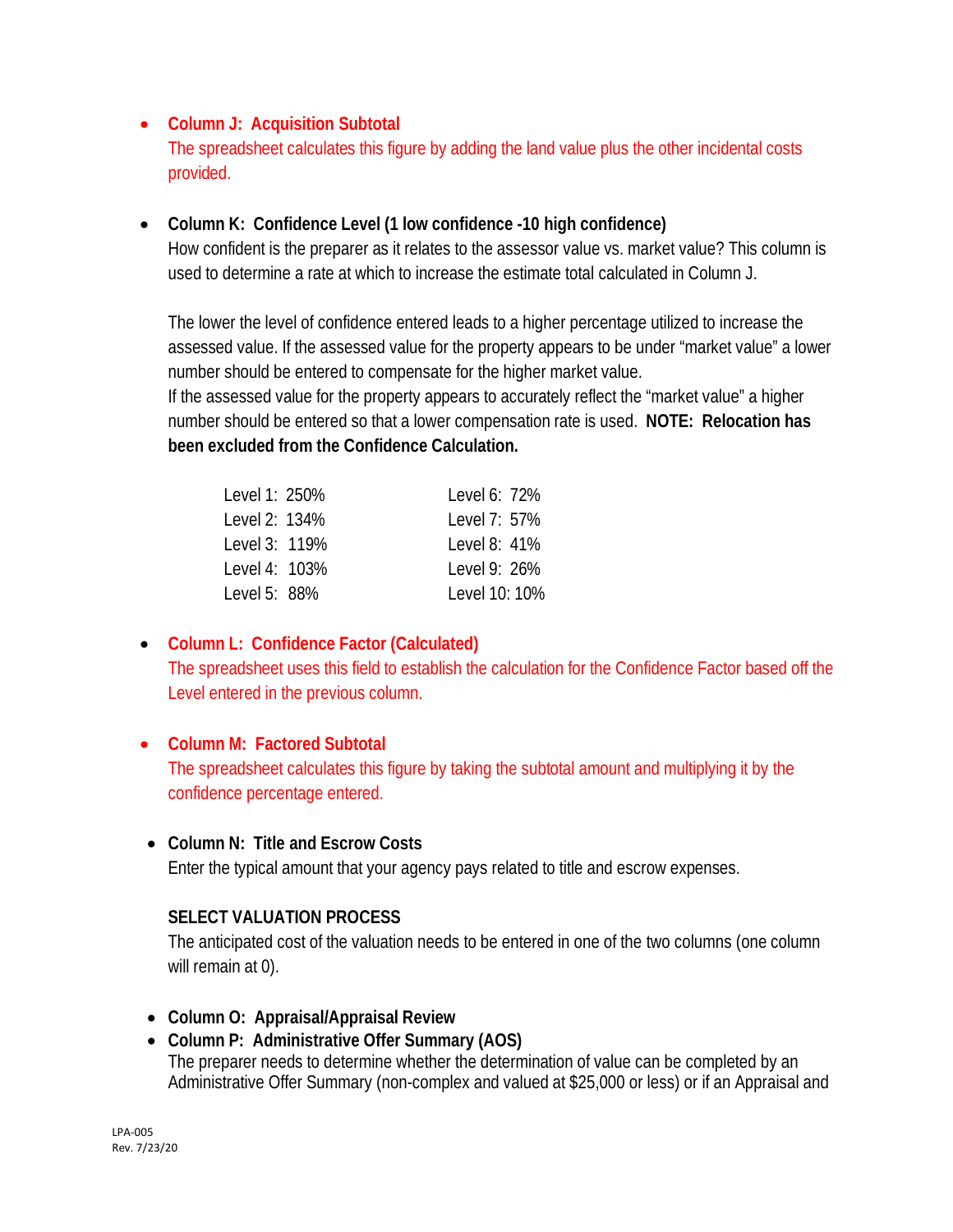Appraisal Review is necessary. The cost of completing the Appraisal/Appraisal Review or AOS would be captured in the appropriate column.

**Note: One of the columns will be blank (0.00) because only one method of value determination will be used.** 

• **Column Q: Labor**

Enter the typical amount that your agency pays for labor. Remember to take into consideration the type of acquisition and whether relocation is necessary.

## • **Column R: Misc. Fees (Including PM)**

This field is to capture any miscellaneous expenses, including property management, that haven't been covered in the other fields. This column can also be used to capture the difference between the calculated property value within the spreadsheet and an agency's minimum payment policy.

## • **Column S: Statutory Evaluation Allowance (SEA)**

The requirement to offer a property owner a Statutory Evaluation Allowance of \$750 to have the agency's offer reviewed is a state requirement and it must be offered. **Note: The SEA is only offered once per parcel acquisition.** 

## • **Column T: Subtotal All**

The spreadsheet automatically subtotals this figure using the amount from Column M and adding Columns N-S.

## • **Column U-Condemnation Enter Percentage**

This column appeared on the True Cost Estimate form and is being utilized in much the same way. A percentage needs to be entered to indicate what potential condemnation costs would be if negotiations with the property owner are not successful. The percentage entered is applied to the *Subtotal All* amount from Column T.

**Note: The Statutory Evaluation Allowance (SEA) of \$750 is no part of the Condemnation Percentage.** 

## • **Column V-Total**

The spreadsheet will automatically calculate the estimated totals for **each** acquisition.

**Please Note: The following final calculation fields have been moved to the top of the spreadsheet in order to make printing and saving as a pdf easier.**

# • **Estimated Total:**

The spreadsheet will automatically calculate the estimated total for **all** acquisitions entered.

# • **Year Estimate Completed:**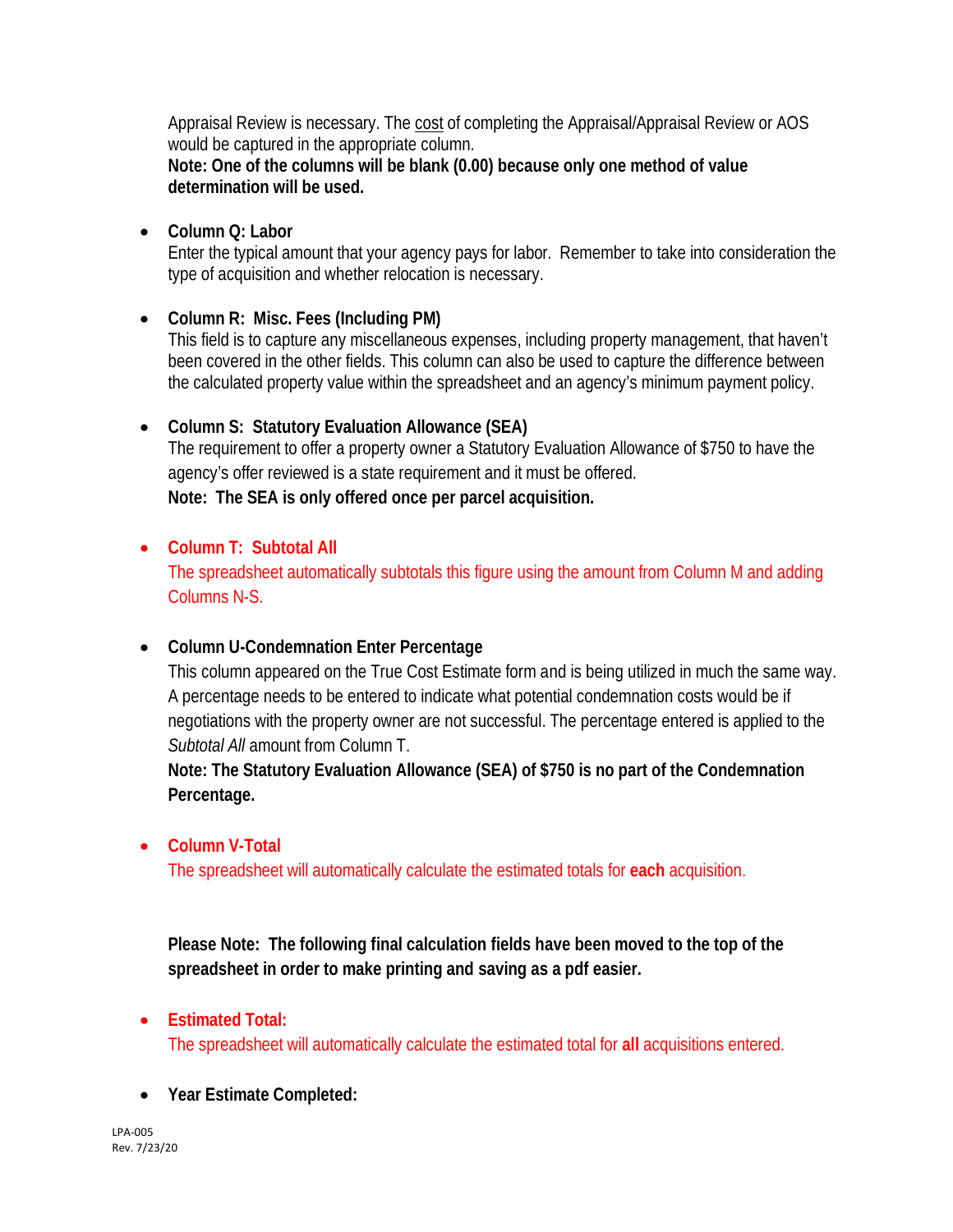Enter the year that the ROW Estimate is created.

# • **Year Acquisition to be Completed:**

Enter the year that the ROW acquisitions will be completed.

# • **Inflation Factor (Calculated):**

The spreadsheet takes the number of years between the estimate and the completion of the acquisition(s) and multiples it by 2%. This is to compensate for any market inflation that may occur.

# • **Total Right of Way Costs:**

The spreadsheet takes the Estimate Total and multiples it by the Inflation Factor to give the TOTAL RIGHT OF WAY COSTS.

# • **Printing and Saving Spreadsheet as a pdf:**

The document has been protected to preserve the embedded formulas. This makes printing and saving only the lines used a little bit more difficult. Here are the steps to follow in order to print and save:

- Click on A1 field
- Press and Hold Shift
- Scroll to Column W and down to the last row utilized
- Under Page Layout-click on the Print Area
- You can print your ROW Funding Estimate (and save it as a pdf)

The ROW Funding Estimate needs to be submitted to the appropriate LAC for review and approval when there are federal funds in the Right of Way Phase of your project. Again, if only local funds are being utilized in the ROW Phase of your federally funded project, you do NOT need to submit this estimate for review and approval.

When submitting your ROW Funding Estimate for review and approval, you only need to submit the ROW Funding Estimate. However, the local agency needs to retain all necessary documentation used to complete the spreadsheet, including Assessor Records and calculations in case the project is selected for a federal audit.

## **PE & TE Easement Calculation Tool (Tab 2 of the spreadsheet)**

• **Permanent Easements**